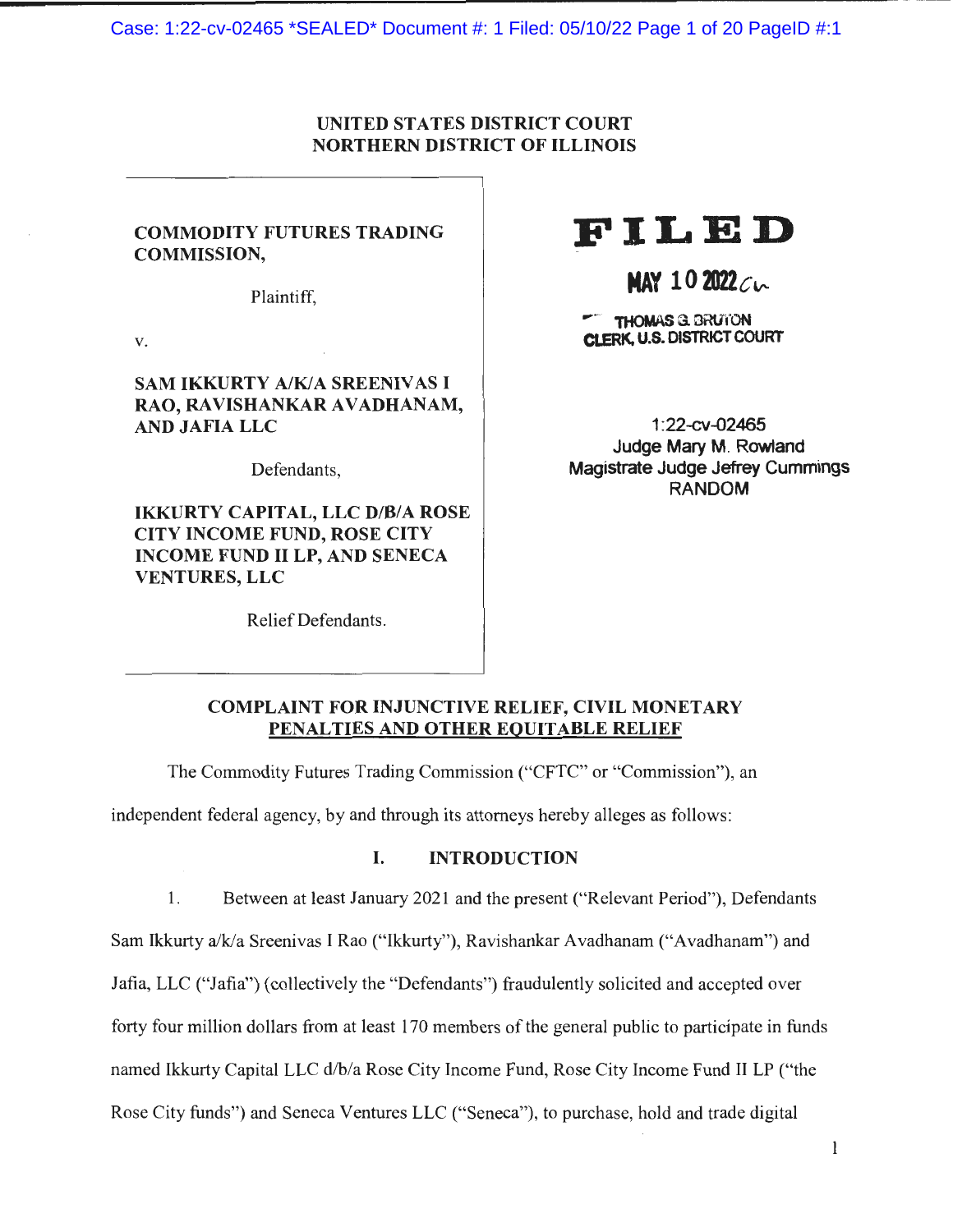#### Case: 1:22-cv-02465 \*SEALED\* Document #: 1 Filed: 05/10/22 Page 2 of 20 PageID #:2

assets, commodities, derivatives, swaps and commodity futures contracts. The Defendants did not trade digital assets or commodity interests with participants' funds and return profits as promised; instead they misappropriated participants' funds.

2. Defendants misappropriated most or all of the participant funds by distributing them to other participants, in a manner akin to a Ponzi scheme, transferring funds to other accounts under the control of and for the benefit of the Defendants, and transferring funds to an off-shore entity that is associated with a cryptocurrency exchange that does not allow US persons.

3. By engaging in this conduct and the conduct further described herein, the Defendants engaged, are engaging, or are about to engage in violations of the Commodity Exchange Act ("Act"), 7 U.S.C. §§1-26. Specifically, the Defendants have engaged, are engaging, or are about to engage in violations of Section  $4o(1)(A)$  and (B), 7 U.S.C.  $§ 6o(1)(A),(B)$ , which makes it unlawful for any commodity pool operator ("CPO") "by use of the mails or any means or instrumentality of interstate commerce, directly or indirectly"-(A) "to employ any device, scheme, or artifice to defraud any client or participant or prospective client or participant" or (B) "to engage in any transaction, practice, or course of business which operates as a fraud or deceit upon any client or participant or prospective client or participant."

4. Furthermore, by engaging in a business that is of the nature of a commodity pool and soliciting and accepting funds for the purpose of trading in commodity interests, the Defendants have acted as a CPO without the benefit of registration with the CFTC, thereby escaping regulatory scrutiny into their activities and violating Section 4m(1) of the Act, 7 U.S.C.  $§ 6m(1).$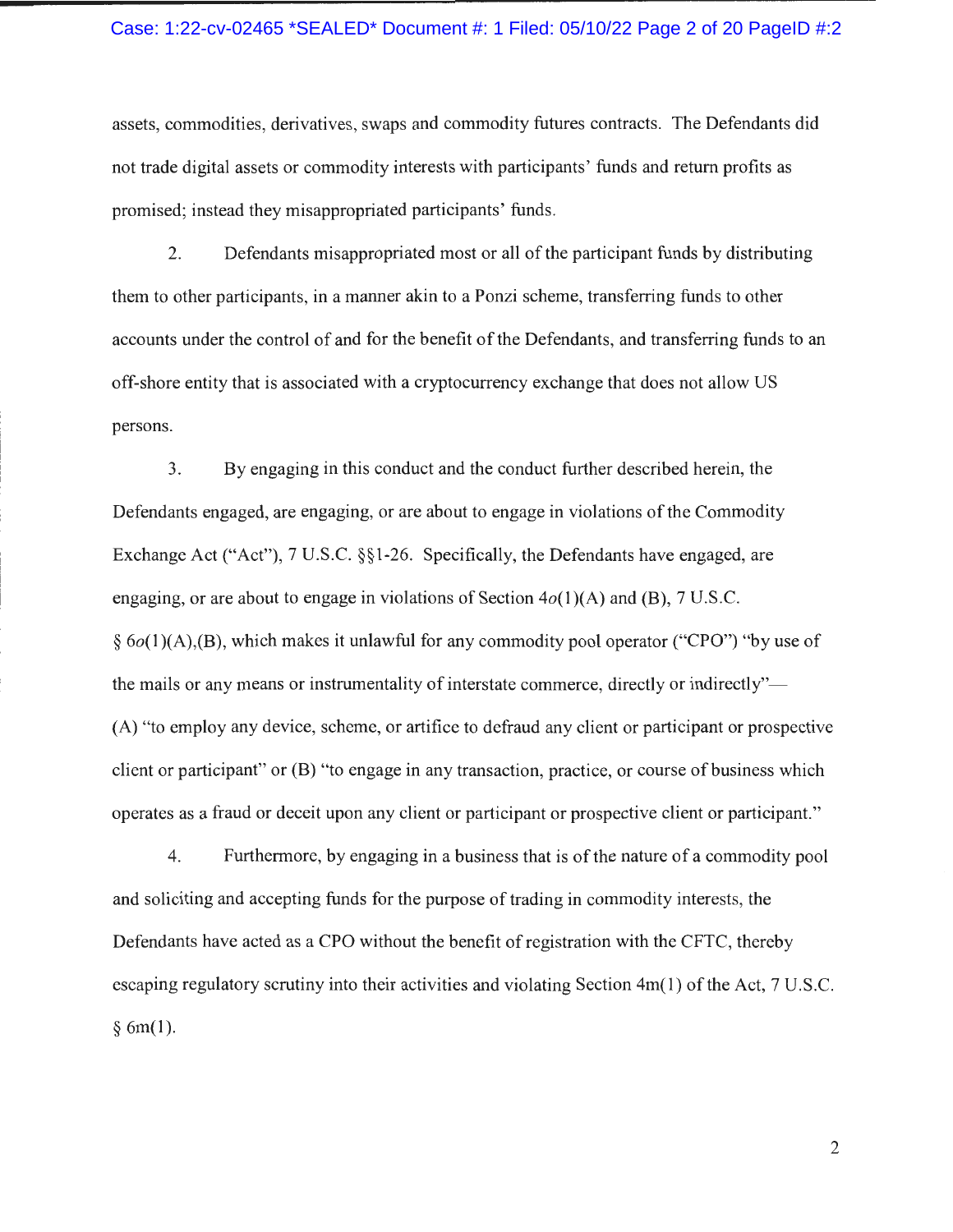#### Case: 1:22-cv-02465 \*SEALED\* Document #: 1 Filed: 05/10/22 Page 3 of 20 PageID #:3

5. Through their conduct, Defendants also engaged, are engaging, or are about to engage in manipulative and deceptive acts with respect to contracts of sale of a commodity in interstate commerce, in violation of Section 6(c)(l) of the Act, 7 U.S.C. § 9(1), and Commission Regulation ("Regulation") 180.1(a), 17 C.F.R  $\S$  180.1(a)(1)-(3) (2021).

6. Unless immediately restrained and enjoined by this Court, the Defendants are likely to continue engaging in the acts and practices alleged in this Complaint and funds they fraudulently obtained are likely to be misappropriated or otherwise dissipated. Accordingly, the CFTC brings this action pursuant to Section 6c of the Act, 7 U.S.C. §13a-1, to enjoin Defendants' unlawful acts and practices and to compel their compliance with the Act. The CFTC also seeks civil monetary penalties and remedial ancillary relief, including restitution to defrauded participants, disgorgement, pre- and post-judgment interest, and such other equitable relief as this Court may deem necessary. The Commission also requests that the Court order Relief Defendants Ikkurty Capital, LLC d/b/a Rose City Income Fund, Rose City Income Fund II LP, and Seneca Ventures, LLC to disgorge funds they received from Defendants' illegal activities and in which they have no legitimate interest.

#### **II. JURISDICTION AND VENUE**

7. This Court has jurisdiction over this action under 28 U.S.C. § 1331 (codifying federal question jurisdiction) and 28 U.S.C. § 1345 (providing that U.S. district courts have original jurisdiction over civil actions commenced by the United States or by any agency expressly authorized to sue by Act of Congress). In addition, Section 6c(a) of the Act, 7 U.S.C. § 13a-l(a), provides that U.S. district courts have jurisdiction to hear actions brought by the Commission for injunctive and other relief or to enforce compliance with the Act whenever it shall appear to the Commission that any person has engaged, is engaging, or is about to engage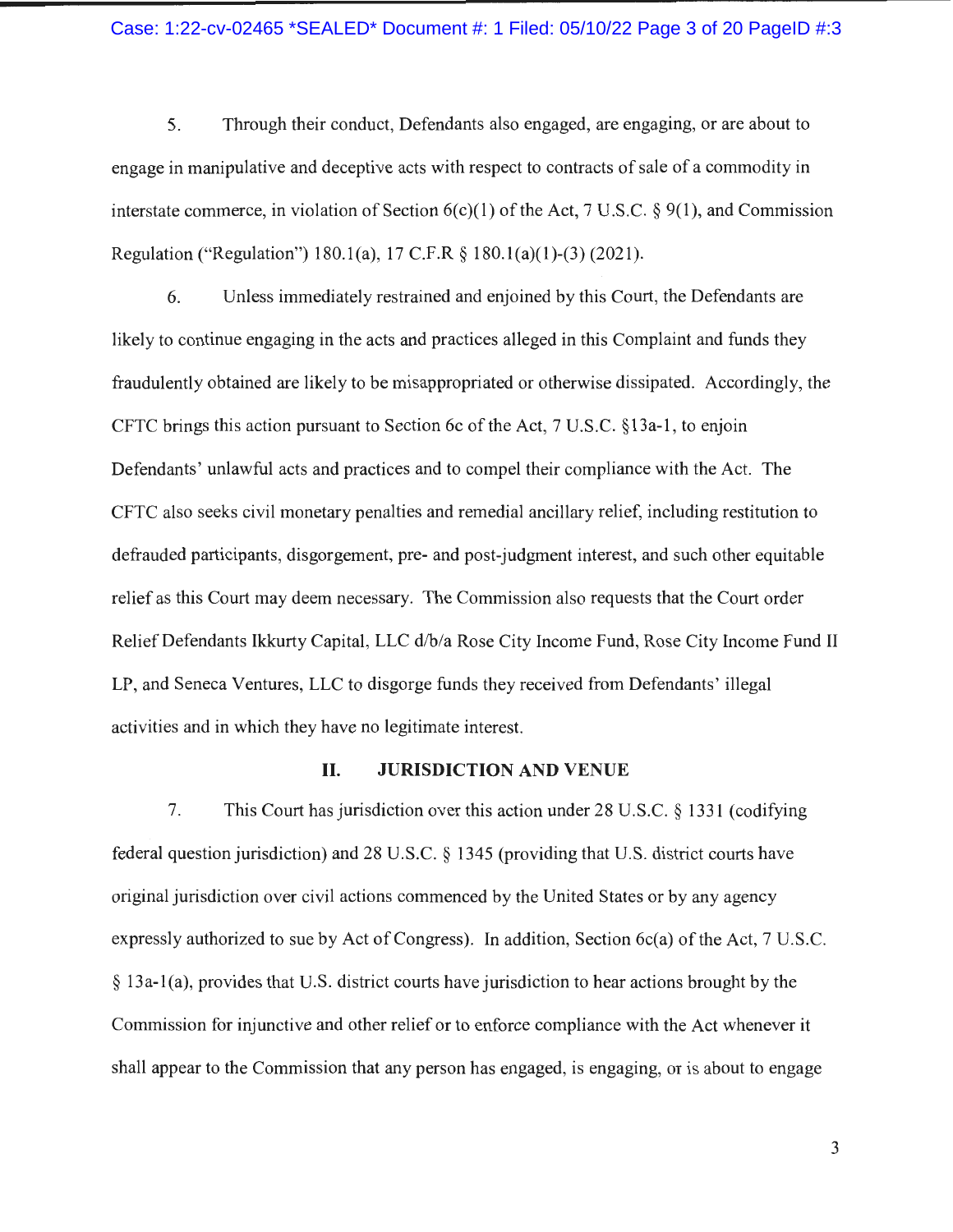#### Case: 1:22-cv-02465 \*SEALED\* Document #: 1 Filed: 05/10/22 Page 4 of 20 PageID #:4

in any act or practice constituting a violation of any provision of the Act or any rule, regulation, or order thereunder.

8. Venue properly lies with this Court pursuant to Section 6c(e) of the Act, 7 U.S.C. § 13a-l(e), because Defendants transacted business in this District, Defendant Avadhanam resides in this District, and certain of the acts and practices in violation of the Act have occurred, are occurring, or are about to occur within this District, among other places.

#### **III. PARTIES**

9. Plaintiff **Commodity Futures Trading Commission** is an independent federal regulatory agency charged by Congress with administering and enforcing the Act and CFTC Regulations.

10. Defendant **Sam Ikkurty** ("Ikkurty") a/k/a Sreenivas I Rao resides in Portland, Oregon. Ikkurty has never been registered with the CFTC in any capacity.

11. Defendant **Ravishankar A vadhanam** ("A vadhanam") resides in Aurora, Illinois. A vadhanam has never been registered with the CFTC in any capacity.

12. Defendant **Jafia, LLC** ("Jafia"), is a Florida company that Ikkurty established in 2006. lkkurty owns Jafia and is the sole officer, president, registered agent and authorized person for the entity. Jafia has never been registered with the CFTC in any capacity.

13. Relief Defendant **Ikkurty Capital LLC d/b/a Rose City Income Fund** ("Rose City Income Fund I") is a Florida corporation that was established in 2013. lkkurty is the Managing Member and registered agent for Rose City Income Fund I, and Jafia is the Manager. Rose City Income Fund I did not perform any legitimate services for Defendants and does not have any legitimate interest in any funds it received from or through Defendants. Rose City Income Fund I has never been registered with the CFTC in any capacity.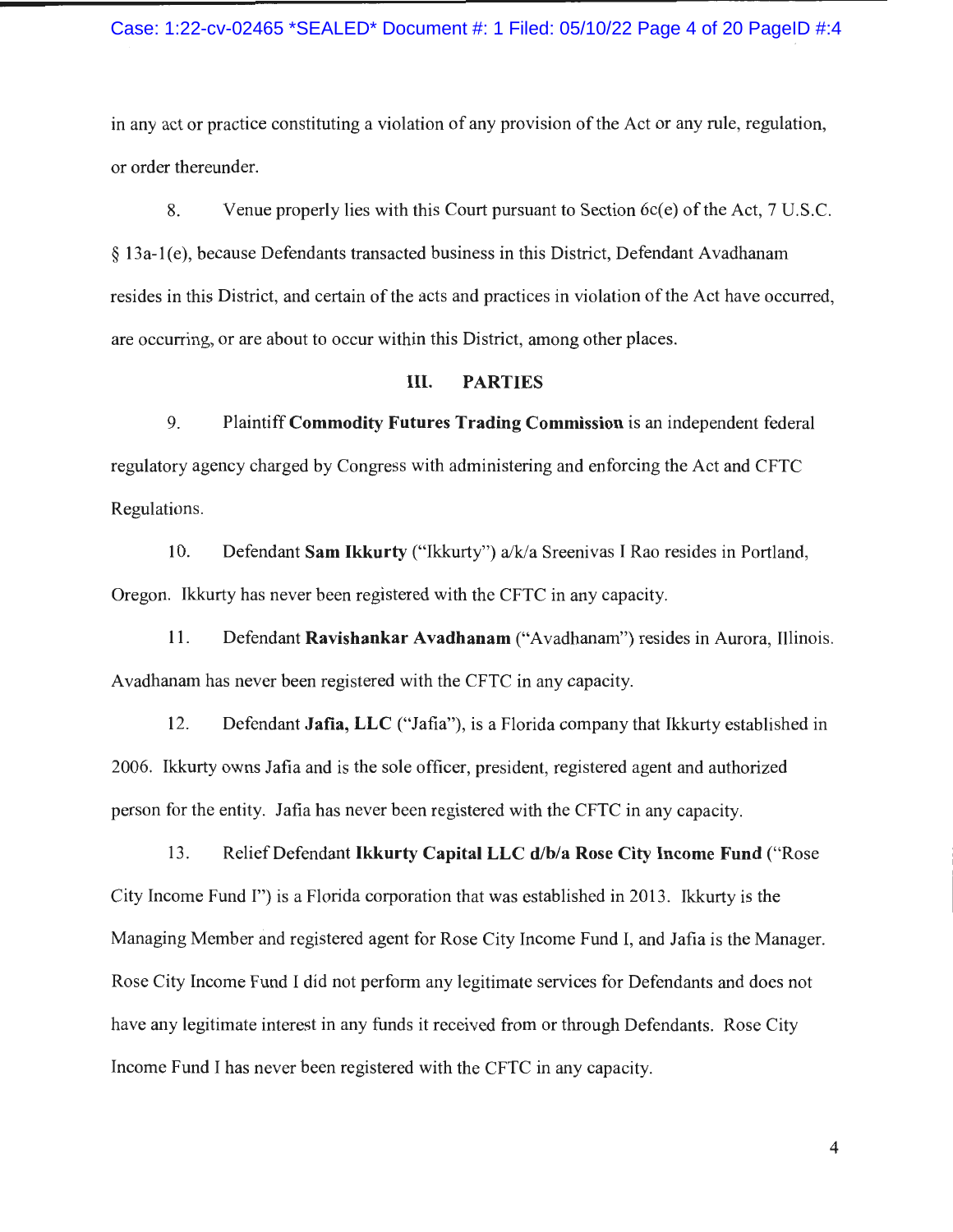14. Relief Defendant **Rose City Income Fund II LP** ("Rose City") is a Delaware entity that was established on December 10, 2020, with its principal place of business in Portland, Oregon. Ikkurty is the Principal, Officer and Managing Partner of Rose City. Jafia is the General Partner of Rose City. Ikkurty and Avadhanam run Rose City. Rose City did not perform any legitimate services for Defendants and does not have any legitimate interest in any funds it received from or through Defendants. Rose City has never been registered with the CFTC in any capacity.

15. Relief Defendant **Seneca Ventures LLC** ("Seneca Ventures" or "Seneca") is a Wyoming entity that was established on April 14, 2021. Ikkurty and Avadhanam own Seneca Ventures. Seneca Ventures did not perform any legitimate services for Defendants and does not have any legitimate interest in any funds it received from or through Defendants. Seneca Ventures has never been registered with the CFTC in any capacity.

#### **IV. FACTUAL ALLEGATIONS**

#### *Background*

16. Beginning on or around October 1, 2017, Ikkurty launched Rose City Income Fund I, which also used the name Ikkurty Capital, LLC. Throughout the Relevant Period, the website for the fund has described the business as "a monthly income fund" "suited for incomeoriented investors who depend on a steady distribution."

17. In a September 2018 post on the Rose City Income Fund I website, lkkurty announced, "[w] e are pleased to announce to the partners that we have a 1-year return for the fund. In a severe bear market that we are currently experiencing in digital currencies, our 1-year return is 61.78%." The post goes on to encourage investors by stating, "[c]ompounding is a powerful force in investing . . . I feel we have a long runway to achieve growth [as] a digital currency market evolves."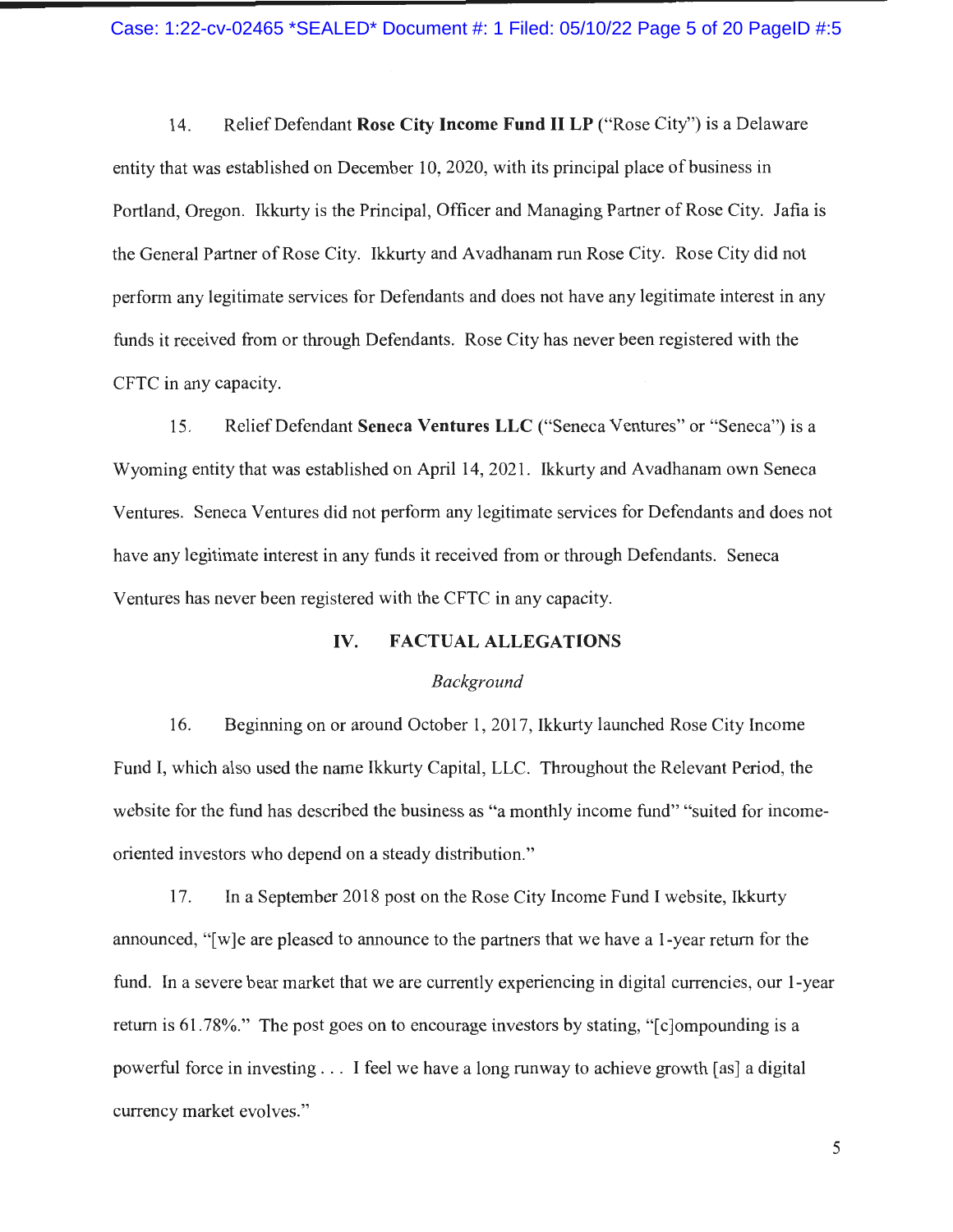#### Case: 1:22-cv-02465 \*SEALED\* Document #: 1 Filed: 05/10/22 Page 6 of 20 PageID #:6

18. On or about December 10, 2020, Ikkurty formally established Rose City, with himself as the Managing Member and Jafia as the Executive Officer. Rose City's business model is purportedly to sell limited partnership interests to participants, pool the limited partners' funds, and then "buy, sell and trade digital assets on cryptocurrency exchanges." Rose City represents that its "primary goal is to provide steady 15% per year distribution to our investors." Rose City represents that it "generates these returns via proof-of-stake mining," and by holding exposure to digital assets like Bitcoin and Ethereum. For example, Rose City represents that "Bitcoin is a great hedge against central banks . .. Our portfolio is ideally suited to hedge against money printing."

19. In reality, Defendants pooled the participant funds, and then distributed the majority of those funds as "profits" to other participants in a manner akin to a Ponzi scheme, or transferred funds to accounts controlled by and for the benefit of the Defendants.

20. Of the more than \$44 million Defendants accepted from participants during the Relevant Period, they transferred more than half to other participants and to entities they own and control. Defendants also transferred approximately \$18 million to an off-shore entity that is associated with a cryptocurrency exchange that does not allow US persons. Regardless, Defendants never returned any funds from the exchange to any Rose City or Seneca account for distribution to participants.

#### *Def endants* ' *Solicitations*

21 . Throughout the Relevant Period, the Defendants have solicited participants to invest through a website, www.rosecityfund.com, on YouTube videos and through at least one limited partnership agreement they provide to participants. Rose City's website, operated and authored by Ikkurty, represents that the fund's investment strategy is to invest "70% of the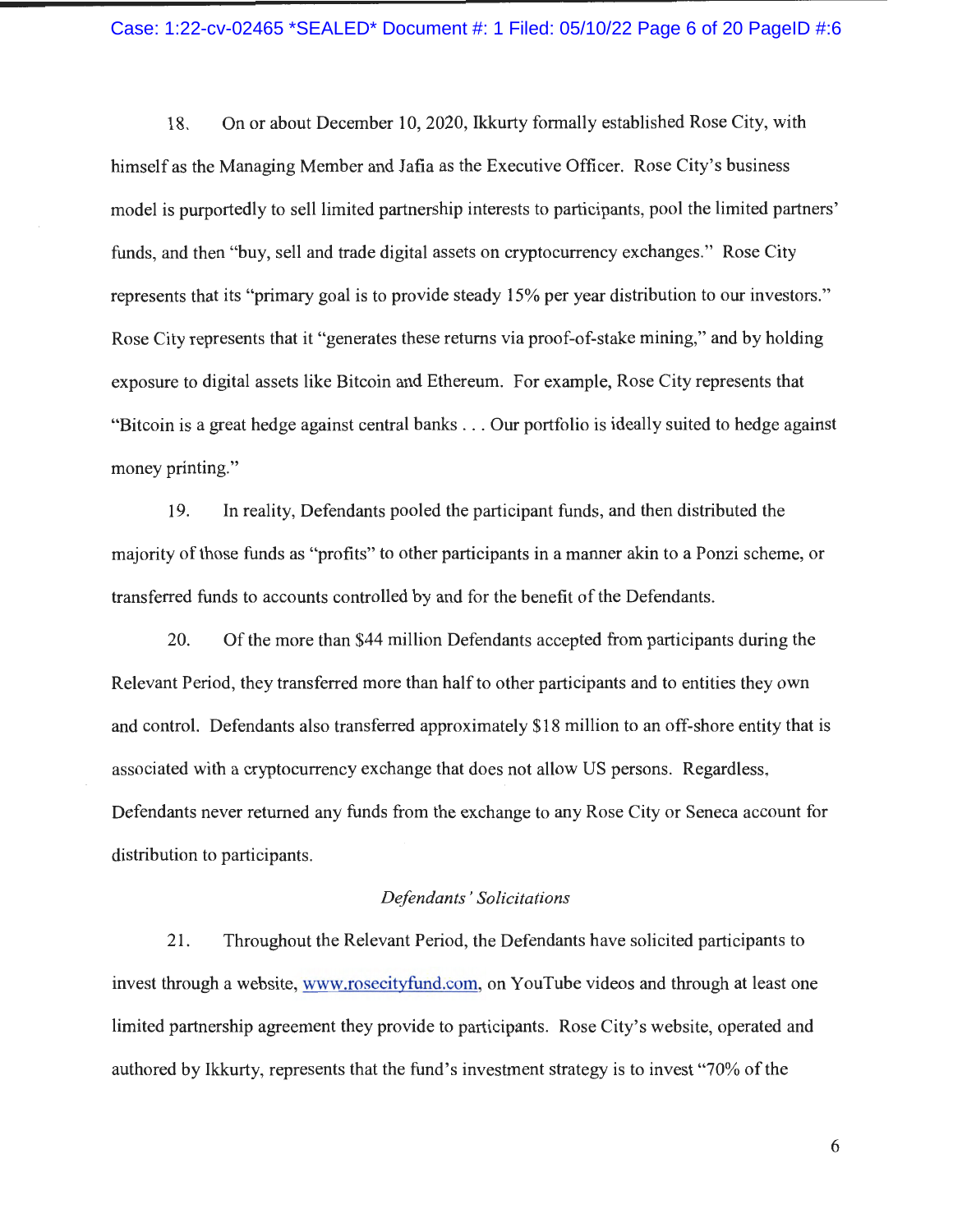#### Case: 1:22-cv-02465 \*SEALED\* Document #: 1 Filed: 05/10/22 Page 7 of 20 PageID #:7

fund's assets into proof-of-stake mining coins, using market-neutral strategies while having 30% of the fund [] exposed to Crypto assets like Bitcoin, Ethereum and other diversified crypto assets." Rose City's website claims that its philosophy is to "earn income with exposure to crypto assets" and the fund 's goal is "to provide a steady income to our investors every month, while providing the upside to the crypto markets." Specifically, Rose City states that, "[o]ur number one goal is to provide a steady 15% per year in distribution, payable monthly."

22. On or about January 1, 2021, Defendants began soliciting participants to join the Rose City income fund by signing the Rose City Income Fund Limited Partnership Agreement as Limited Partners (the "Agreement").

23. The Agreement identifies Jafia as the "General Partner" to the Agreement and all the participants who sign copies of the Agreement as the "Limited Partners."

24. Pursuant to Section 1.03 of the Agreement, the purpose of the partnership is "to serve as a fund through which the assets of its Partners will be utilized to invest, hold and trade in digital currencies, cryptoassets, cryptocurrencies, decentralized application tokens and protocol tokens ... and other financial instruments of any name and nature which exist now or are hereafter created ... "

25. Pursuant to Section 3.02, Powers of the General Partner, the General Partner maintains, in relevant part, the following powers:

- (a) To purchase, hold, sell, sell short, cover and otherwise deal in Digital Assets and financial instruments of any sort and rights therein, including restricted and privately issued instruments, on margin or otherwise;
- (b) To loan its Digital Assets to other market participants and engage in "staking" of Digital Assets;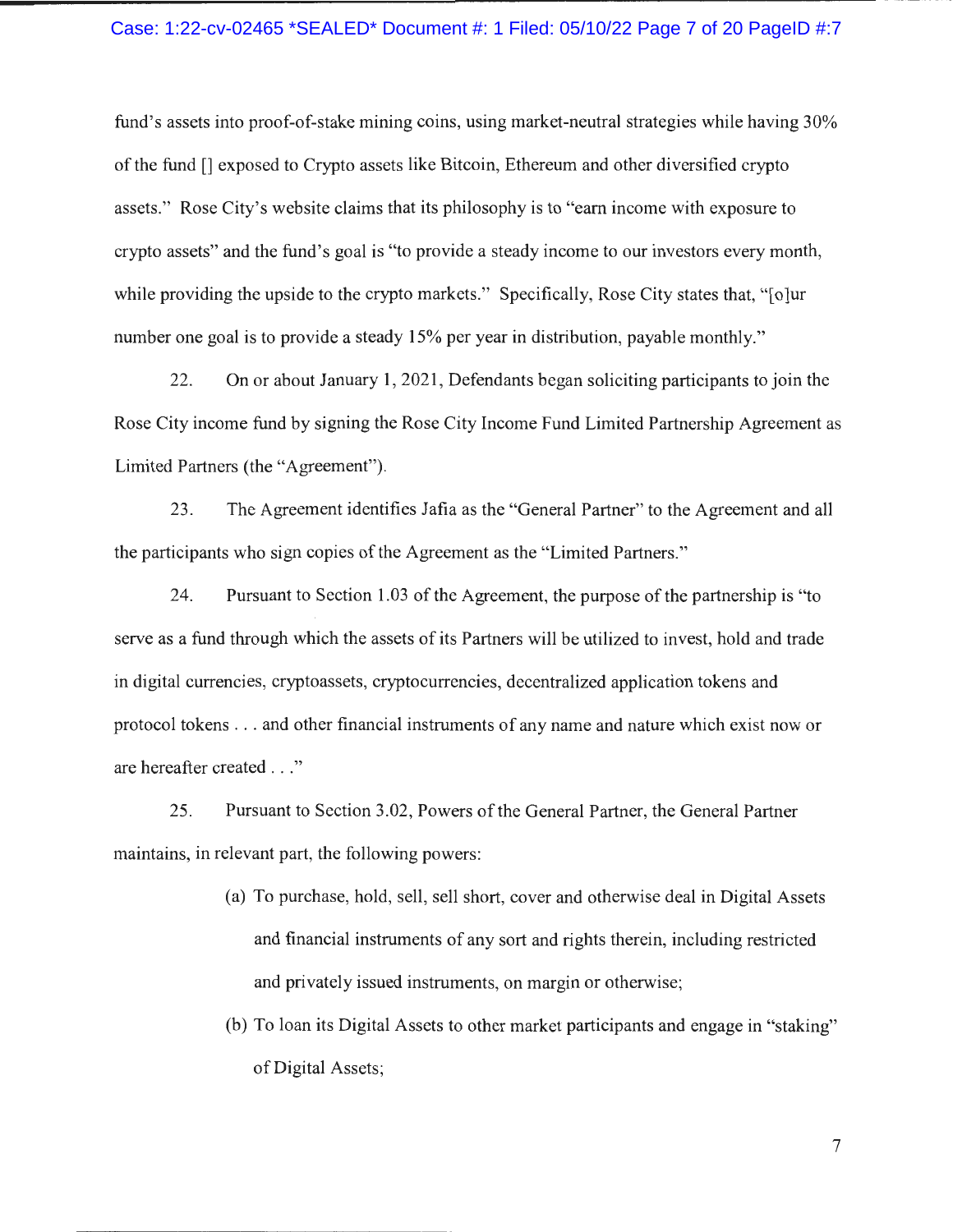- (c) Write, purchase, hold, sell and otherwise deal in put and call options of any sort and in any combination thereof;
- (d) To purchase, hold, sell, sell short and otherwise deal in commodities, commodity contracts, commodity futures, financial futures (including index futures) and options in respect thereof;
- (e) To purchase, hold, sell, sell short and otherwise deal in currencies, options thereon and rights therein, including forward foreign currency exchange contracts;
- (f) To purchase, hold, sell and otherwise deal in derivatives, swap contracts, partnership interest, interests in other investment companies or any other financial instruments which exist now or are hereafter created; and

(g) To conduct margin accounts with brokers ...

26. Pursuant to Section 4.04 of the Agreement, the General Partner is entitled to a "Management Fee," to be "calculated at an annual rate of 2.0% of each Capital Account." Capital Account is defined in the Agreement to include the limited partner's capital contributions, adjusted for net losses and profits, less withdrawals, taxes and Management Fee payments.

27. By February I, 2021 , at least one individual signed the Agreement and joined Rose City's Limited Partnership.

28. Beginning in at least July 2021, Defendants solicited participants through a YouTube video that represented to prospective participants:

> • "Rule 1: Pay 18% per year interest on our Crypto Savings Note on a monthly basis"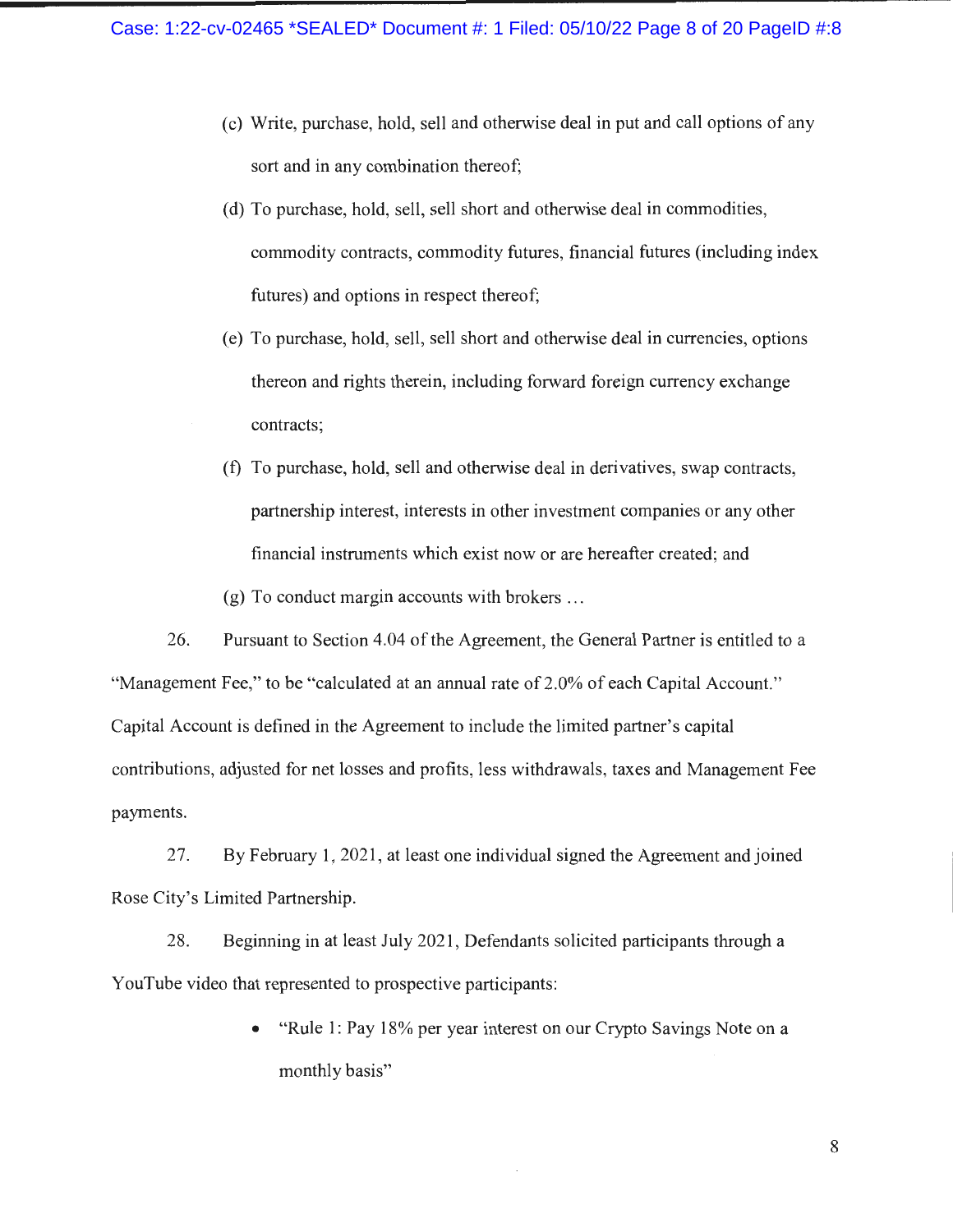• "We offer a promissory note enforceable by law in the USA that pays 18% interest per year and returns the original principal at the end of 18 months. This is backed by the full faith and credit of Jafia LLC."

29. In the same Y ouTube video, Defendants solicit participants by touting Rose City's "proven track record of generating a 48% yield" and go on to assure participants that Rose City "make[s] sure that the money you start with will not be lost."

*Defendants' Solicitations Include False and Misleading Statements and Omissions* 

30. Defendants included false and misleading statements and omissions of material facts intentionally or recklessly in their solicitations.

31. Among other things, Defendants falsely misrepresent that 70% of the fund's assets are invested in proof-of-stake mining coins and also that the fund "earns" income from these assets. Defendants falsely misrepresent that the fund will "invest, hold and trade in digital currencies," "purchase, hold, sell, sell short and otherwise deal in commodities, commodity contracts, commodity futures, financial futures ... options ... derivatives, swap contracts," and that participants would earn 15% annual returns on their investment. Also, Defendants falsely misrepresent that participants' principal investment would not be lost, that Rose City was generating a 48% yield, and that the fund's management fee was 2%.

32. Among other things, Defendants omitted that the fund was not earning profits and that Defendants were misappropriating participant funds by transferring them to other participants, to entities the Defendants owned and/or controlled, and also to an off-shore entity.

33. Defendants made these misrepresentations, false statements and omissions to solicit participants to invest their money with them.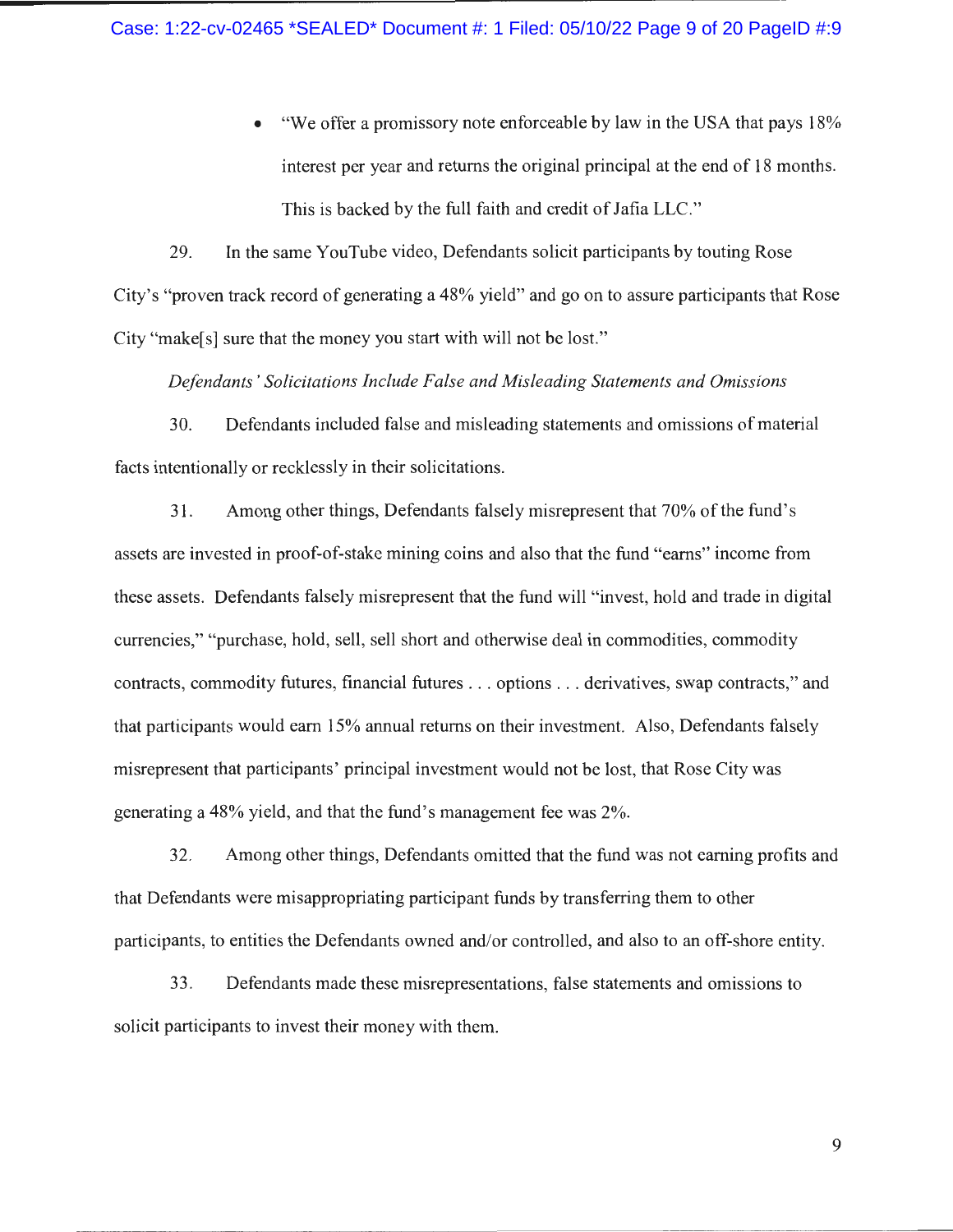#### *The Misappropriation*

34. During the Relevant Period, Defendants accepted participant funds into bank accounts in the names of Seneca Ventures and/or Rose City. Neither Seneca Ventures nor Rose City performed any legitimate services for Defendants and neither have any legitimate interest in or entitlement to the funds.

35. On April 15, 2021, Defendant Avadhanam opened a business checking account for Seneca Ventures with Bank A. A vadhanam was the only signer for this account.

36. Between April 15, 2021 and June 4, 2021, Defendants lkkurty and Avadhanam accepted deposits of \$1 ,707,000 from 24 participants into the Seneca Ventures account at Bank A. According to memos on some of the participants' wire deposits, the funds were for, among other things, "investment," "investment Rose City," "Rose City Fund II," and "ATTN: Ravishankar Avadhanam, Sam."

37. Between April 15, 2021 , and June 4, 2021 , Defendants lkkurty and Avadhanam did not transfer funds from Bank A to buy, sell, or trade digital assets. Rather, during that time period, Defendants lkkurty and A vadhanam transferred \$1 ,686,829 of participant funds to other accounts under the control of and for the benefit of the Defendants.

38. Bank A was closed in June 2021.

39. Then, in June 2021 , Defendants lkkurty and Avadhanam opened another business checking account with Bank B in the name of Seneca Ventures. In so doing, Seneca represented itself to be a "technology consulting firm in software programming." Ikkurty and Avadhanam are both signers on Seneca Ventures' account at Bank B.

40. Between June 2021 and January 2022, Defendants lkkurty and Avadhanam accepted deposits of at least \$10,400,000 from at least 122 participants into the Seneca Ventures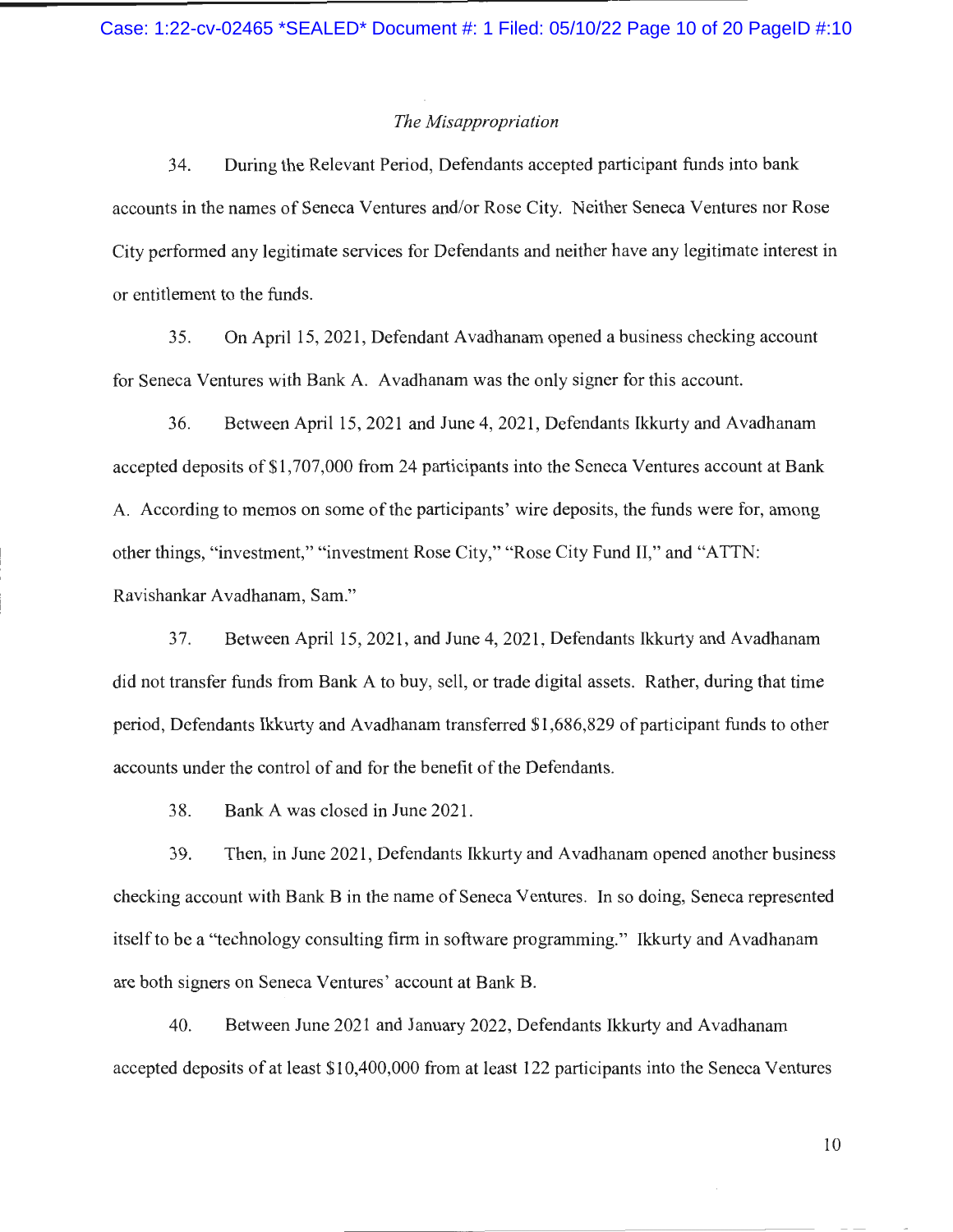#### Case: 1:22-cv-02465 \*SEALED\* Document #: 1 Filed: 05/10/22 Page 11 of 20 PageID #:11

account at Bank B. According to memos on these wires, the funds were for the purpose of "investment", "initial investment" and "additional investment."

41. During this period, Defendants Ikkurty and A vadhanam did not transfer any funds from Bank B to a trading account at any "exchange" or dealer. Rather, during that time period, Defendants Ikkurty and Avadhanam transferred \$25,000 of participant funds to other participants and at least \$9,916,333 of participant funds to other accounts under the control of and for the benefit of the Defendants.

42. Bank B was closed in January 2022.

43. In December 2021, Defendants Ikkurty and A vadhanam opened an account for Seneca Ventures at Bank C. Between December 2021 and the present, Defendants accepted \$5,400,000 of funds into this account. The account at Bank C remains open.

44. On May 18, 2021 , the Defendant lkkurty opened a business bank account for Rose City at Bank D. According to the account opening application, the purpose of the account is "trading" and the anticipated account activity was "Funds In/Out from Operating Account (LP Subscriptions)/ wires to/from exchanges (Coinbase Pro) to buy crypto assets." Defendant Ikkurty further described the types of transactions as "[ fJunds in from selling limited partnership interests ... " Ikkurty is the only Principal/Officer and authorized signer on the account.

45. Between May 18, 2021 and March 31, 2022, Defendants lkkurty and Avadhanam accepted at least \$32,307,846 from at least 42 participants into the Rose City account at Bank D.

46. In addition, during this same period, at least \$10,621,162 of participant funds from the Seneca Ventures accounts at Bank A and Bank B were transferred to the Rose City account at Bank D.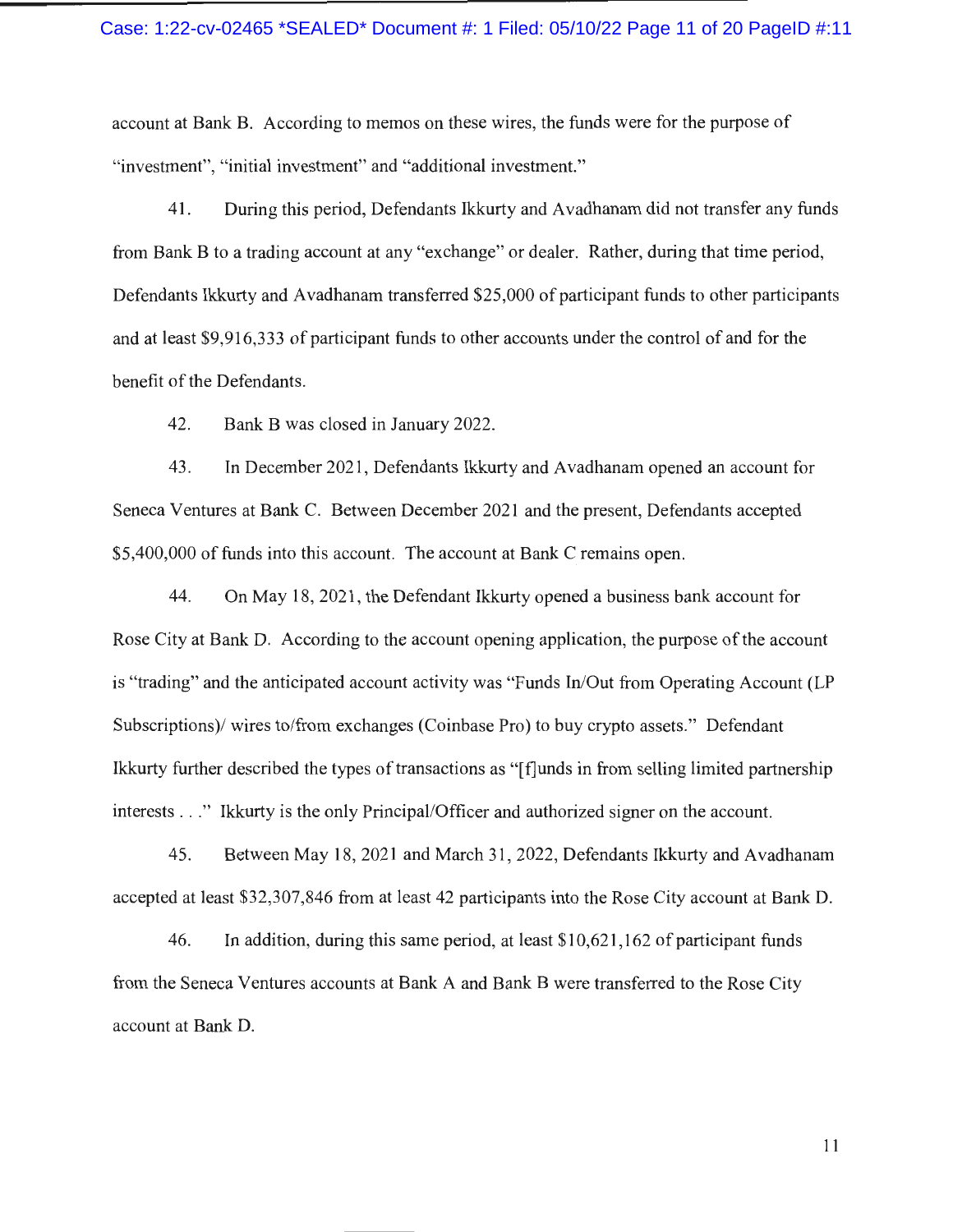4 7. Between May 18, 2021 and March 31 , 2022, Defendants Ikkurty and A vadhanam transferred at least \$23,908,892 of participant funds from the Rose City account to an account belonging to Jafia, and at least \$860,502 to an account under the control of and for the benefit of the Defendants.

48. Between, May 18, 2021 and March 31 , 2022, Defendants transferred approximately \$5,846,720 of participant funds from the Rose City account at Bank D to other participants.

49. During this same time period, Rose City also transferred \$9,200,000 from the Rose City account at Bank D to an off-shore entity associated with a crypto exchange.

50. In addition to the Seneca and Rose City bank accounts, on or about August 24, 2020, Defendant Ikkurty opened an account for Jafia, at Bank E in Portland, Oregon. Between July 2021 and March 31 , 2022, Defendant Ikkurty accepted at least \$23,908,802 into the Bank **D**  account. During the Relevant Period, Defendant Ikkurty transferred over \$6.5 million from the Jafia account to other accounts under the control of and for the benefit of the Defendants. Defendants lkkurty and Jafia transferred \$8,650,000 to the same off-shore entity.

#### **V. VIOLATIONS OF THE COMMODITY EXCHANGE ACT AND COMMISSION REGULATIONS THEREUNDER**

#### **COUNTI**

#### **Violations of Section 4m(l) of the Act, 7 U.S.C. § 6m(l): Failure to Register as a CPO**

51. The allegations set forth in the preceding paragraphs are re-alleged and incorporated herein by reference.

52. Section 1a(10) of the Act, 7 U.S.C.  $\S$  1a(10), defines the term "commodity pool" to mean "any investment trust, syndicate, or similar form of enterprise operated for the purpose of trading in commodity interests, including any—(i) commodity for future delivery, security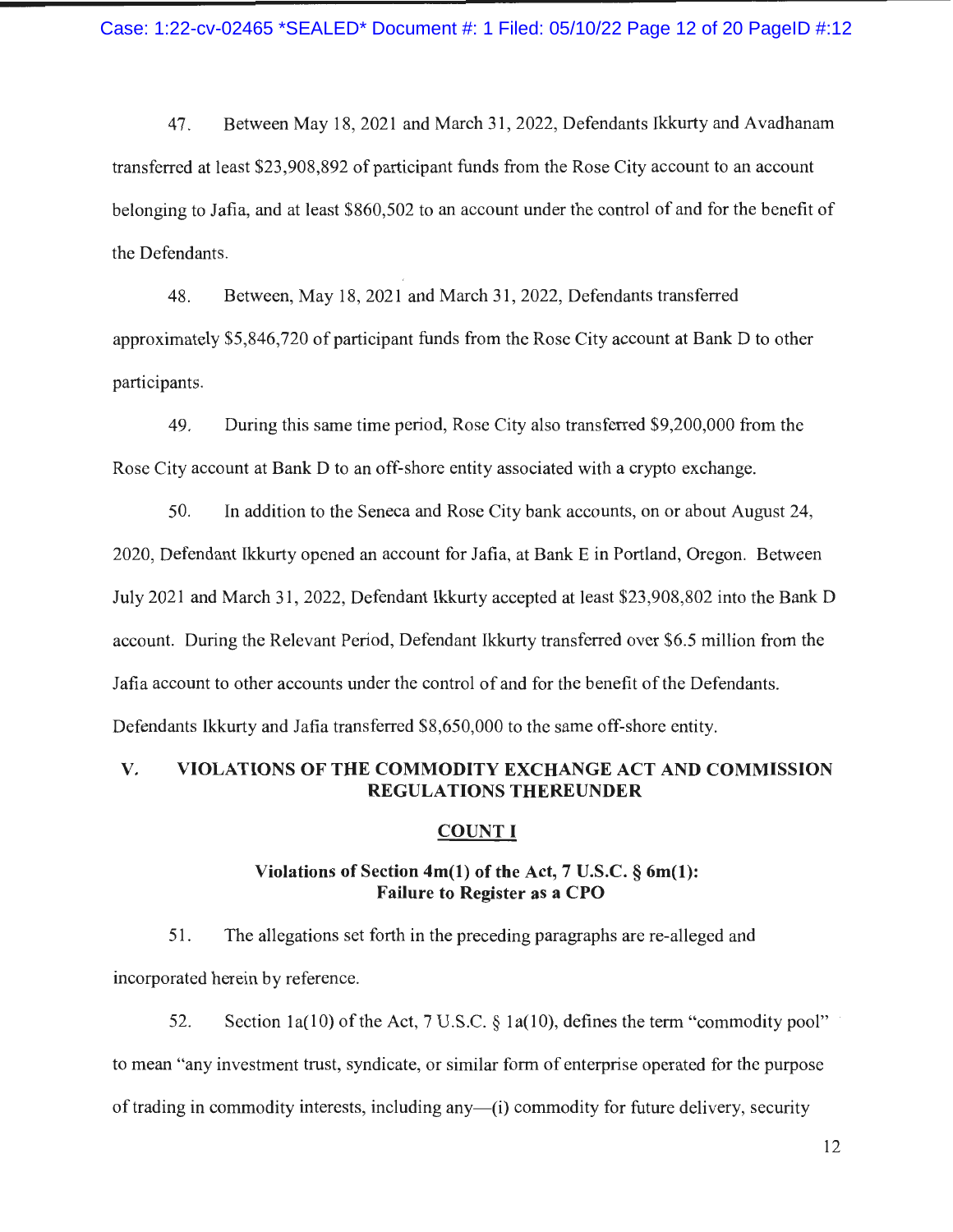#### Case: 1:22-cv-02465 \*SEALED\* Document #: 1 Filed: 05/10/22 Page 13 of 20 PageID #:13

futures product, or swap; (ii) agreement, contract, or transaction described in section  $2(c)(2)(c)(i)$  or section  $2(c)(2)(D)(i)$ ; (iii) commodity option authorized under section 4c; or (iv) leverage transaction authorized under section 19 [of the Act]."

53. 7 U.S.C. § l a(l **1)** defines a CPO as any person "engaged in a business that is of the nature of a commodity pool, investment trust, syndicate or similar form of enterprise and who, in connection therewith, solicits, accepts, or receives from others, funds, securities or property ... for the purpose of trading in commodity interests."

54. 7 U.S.C. § 6m(l) makes it unlawful for any CPO, unless registered with the CFTC, to make use of the mails or any means or instrumentality of interstate commerce in connection with its business as a CPO.

55. Defendants acted as a CPO, as defined by 17 C.F.R. § 1.3, by soliciting, accepting or receiving funds from others for the purpose of trading in commodity interests.

56. Defendants violated 7 U.S.C. § 6m(l) by acting as a CPO without the benefit of registration with the Commission.

57. Each use by Defendants of the mails or any means or instrumentality of interstate commerce in connection with their business as a CPO without being registered with the Commission, including, but not limited to, those specifically alleged herein, constitutes a separate and distinct violation of  $7 \text{ U.S.C. } \S$  6m(1).

#### **COUNT II**

#### Violations of Section  $4o(1)(A)$ -(B), 7 U.S.C.  $\S$   $6o(1)(A)$ -(B): Fraud by a CPO

58. The allegations set forth in the preceding paragraphs are re-alleged and incorporated herein by reference.

59. 7 U.S.C.  $\S 6o(1)(A)$ -(B) makes it unlawful for any commodity pool operator or associated person of a commodity pool operator, "by use of the mails or any means or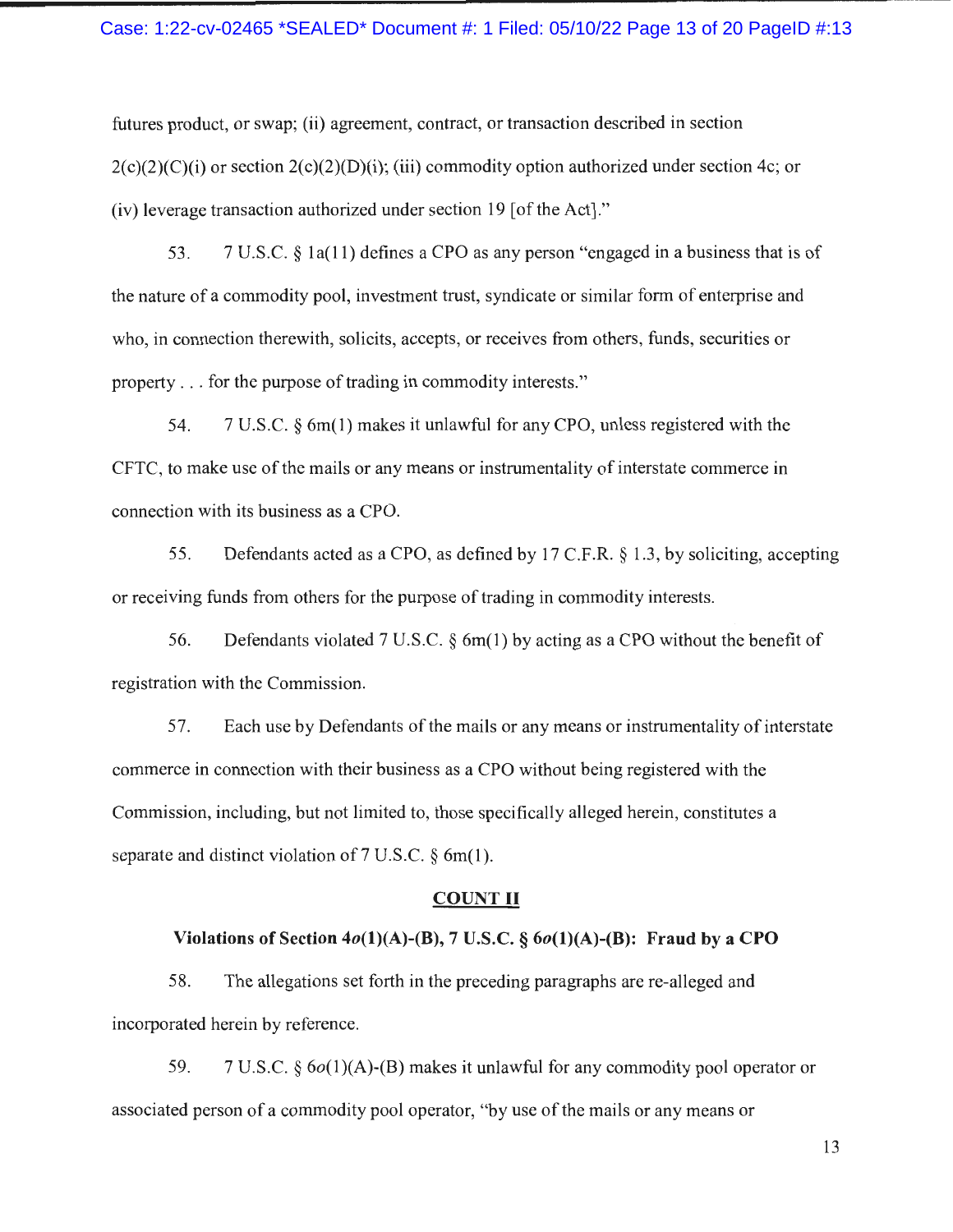#### Case: 1:22-cv-02465 \*SEALED\* Document #: 1 Filed: 05/10/22 Page 14 of 20 PageID #:14

instrumentality of interstate commerce, directly or indirectly" (A) "to employ any device, scheme, or artifice to defraud any client or participant or prospective client or participant" or (B) "to engage in any transaction, practice, or course of business which operates as a fraud or deceit upon any client or participant or prospective client or participant."

60. Defendants, acting as a CPO or associated persons of a CPO, violated 7 U .S.C.  $§ 6o(1)(A)-(B)$  during the Relevant Period by making misrepresentations and omissions of material fact to participants and prospective participants, including, among other things, misrepresenting the purpose of the pools, their historical performance and expected profits, and fee structure; and failing to disclose that they were misappropriating participant funds for personal benefit and that they used participant funds to pay other participants, in the manner of a Ponzi scheme, and that they were not registered with the CFTC as a CPO.

61. Defendants also violated 7 U.S.C.  $\S$  6o(1)(A)-(B) during the Relevant Period by misappropriating participant funds for personal benefit, including transferring them to accounts under their control and using participant funds to pay other participants, in the manner of a Ponzi scheme.

62. Each act of misrepresenting and omitting material information, including, but not limited to, those specifically alleged herein, and each act of misappropriation, constitutes a separate and distinct violation of 7 U.S.C.  $\S$  6o(1)(A)-(B).

#### **COUNTIII**

#### **Violations of Section 6(c)(l) of the Act and Regulation 180.1, 7 U.S.C. § 9(1), and 17 C.F.R.**  § **180.l(a): Deceptive Scheme or Contrivances**

63. The allegations set forth in the preceding paragraphs are re-alleged and incorporated herein by reference.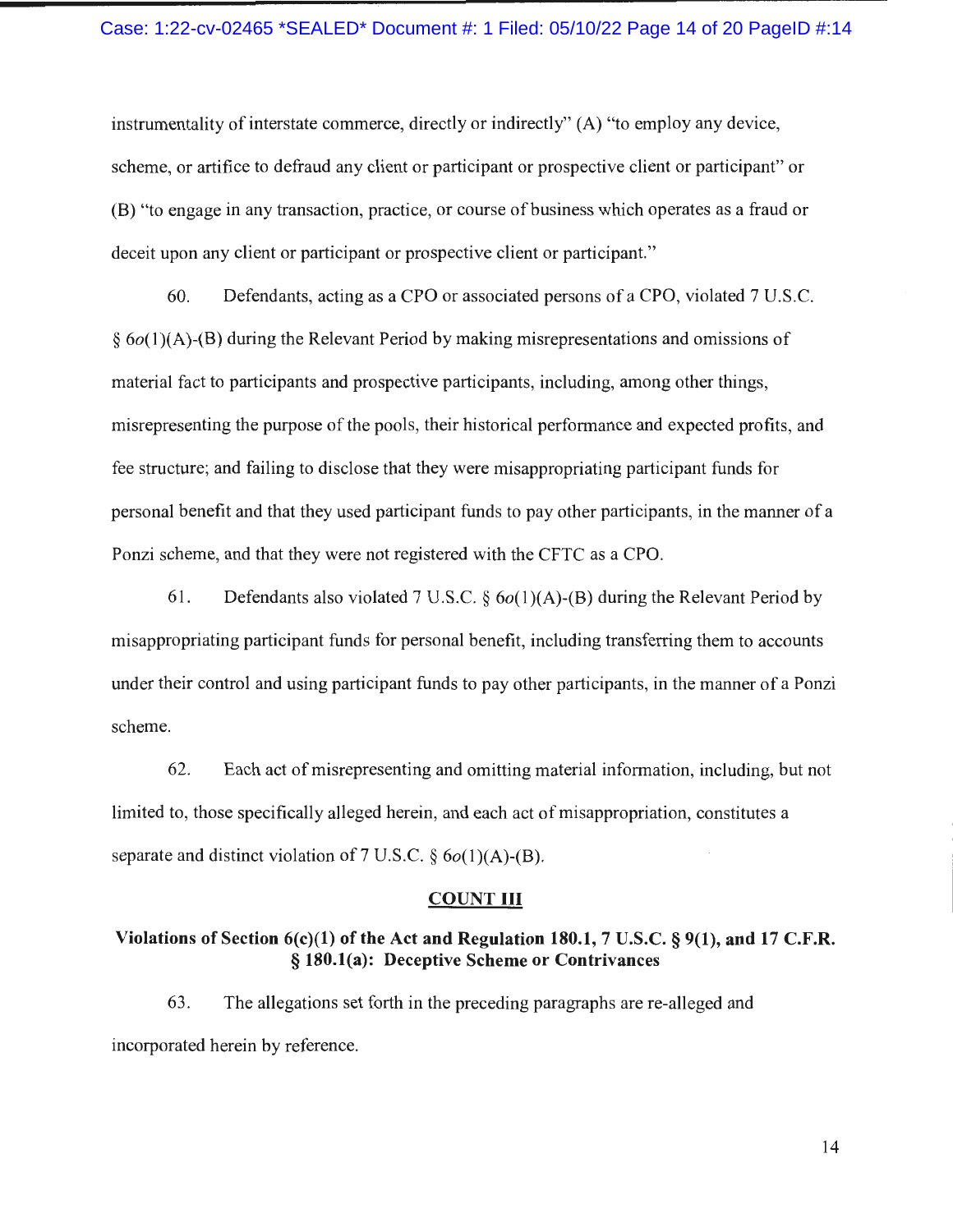#### Case: 1:22-cv-02465 \*SEALED\* Document #: 1 Filed: 05/10/22 Page 15 of 20 PageID #:15

64. 7 U.S.C. § 9(1) makes it unlawful "for any person, directly or indirectly, to use or employ, or attempt to use or employ, in connection with any ... contract of sale of any commodity in interstate commerce .. . any manipulative or deceptive device or contrivance, in contravention of such rules and regulations as the Commission shall promulgate."

65 . 17 C.F.R. § 180.1 (a) makes it "unlawful for any person, directly or indirectly, in connection with any ... contract of sale of any commodity in interstate commerce ... to intentionally or recklessly: (1) use or employ, or attempt to use or employ, any manipulative device, scheme, or artifice to defraud; (2) make, or attempt to make, any untrue or misleading statement of material fact or to omit to state a material fact necessary in order to make the statements made not untrue or misleading; [or] (3) engage, or attempt to engage, in any act, practice, or course of business, which operates or would operate as a fraud or deceit upon any person."

66. Bitcoin and Ethereum are "commodities" under Section la(9) of the Act, 7 U.S.C.  $\S$  1a(9), and contracts for their sale are subject to the prohibitions of Section 6(c)(1) of the Act and Regulation 180.1.

67. From at least January 2021 through the present, as described above, Defendants violated 7 U.S.C. § 9(1) and 17 C.F.R. § 180.l(a), by, among other things, in connection with contracts of sale of commodities in interstate commerce, making or attempting to make untrue or misleading statements of material fact or omitting to state or attempting to omit to state material facts necessary in order to make statements made not untrue or misleading, such as failing to disclose that they were misappropriating participant funds, making misrepresentations to their participants about their historical performance and fee structure; and failing to disclose to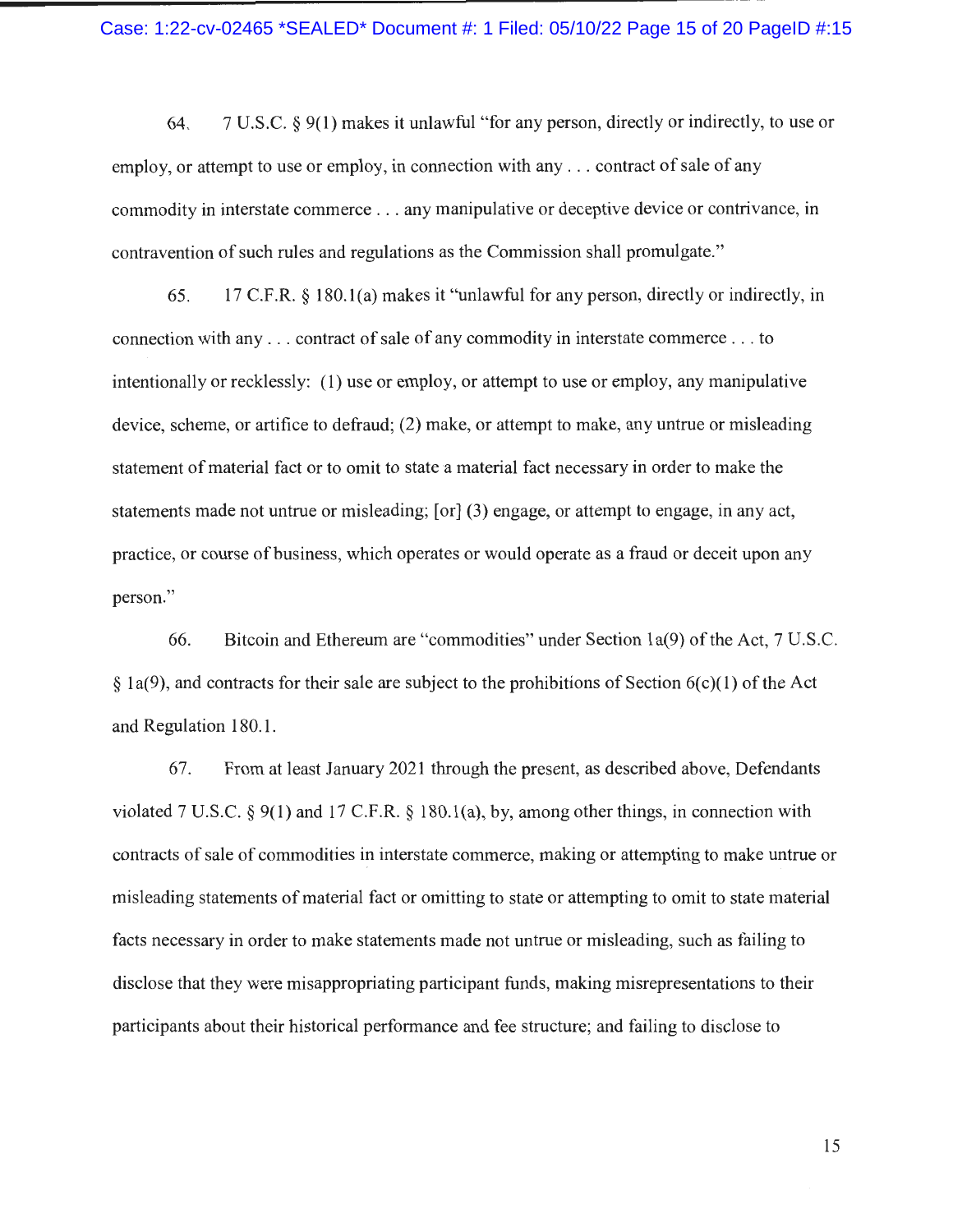#### Case: 1:22-cv-02465 \*SEALED\* Document #: 1 Filed: 05/10/22 Page 16 of 20 PageID #:16

participants that they used participant funds to pay other participants, in the manner of a Ponzi scheme.

68. From at least January 2021 through the present, as described above, Defendants also violated 7 U.S.C.  $\S 9(1)$  of the Act and 17 C.F.R.  $\S 180.1(a)$  by, among other things, in connection with contracts of sale of commodities in interstate commerce, misappropriating participant funds to make distributions to other participants in a manner akin to a Ponzi scheme or transferring funds to accounts controlled by the Defendants.

69. By the foregoing conduct, Defendants directly or indirectly used or employed or attempted to use or employ a manipulative or deceptive device or contrivance or manipulative device, scheme, or artifice to defraud participants and engaged in this conduct intentionally or recklessly.

70. By the foregoing conduct, the Defendants directly or indirectly used or employed or attempted to use or employ a manipulative or deceptive device or contrivance or omitted to state material facts necessary in order to make their statements to participants not untrue or misleading, and engaged in such conduct intentionally or recklessly.

71 . By the foregoing conduct, the Defendants directly or indirectly used or employed or attempted to use or employ a manipulative or deceptive device or contrivance or engaged or attempted to engage in an act, practice, or course of business which operated or would operate as a fraud or deceit, and engaged in such conduct intentionally or recklessly.

72. Each and every overt action in furtherance of the use or attempted use of a manipulative or deceptive device or contrivance is alleged herein as a separate and distinct violation of 7 U.S.C.  $\S$  9(1) and 17 C.F.R.  $\S$  180.1(a).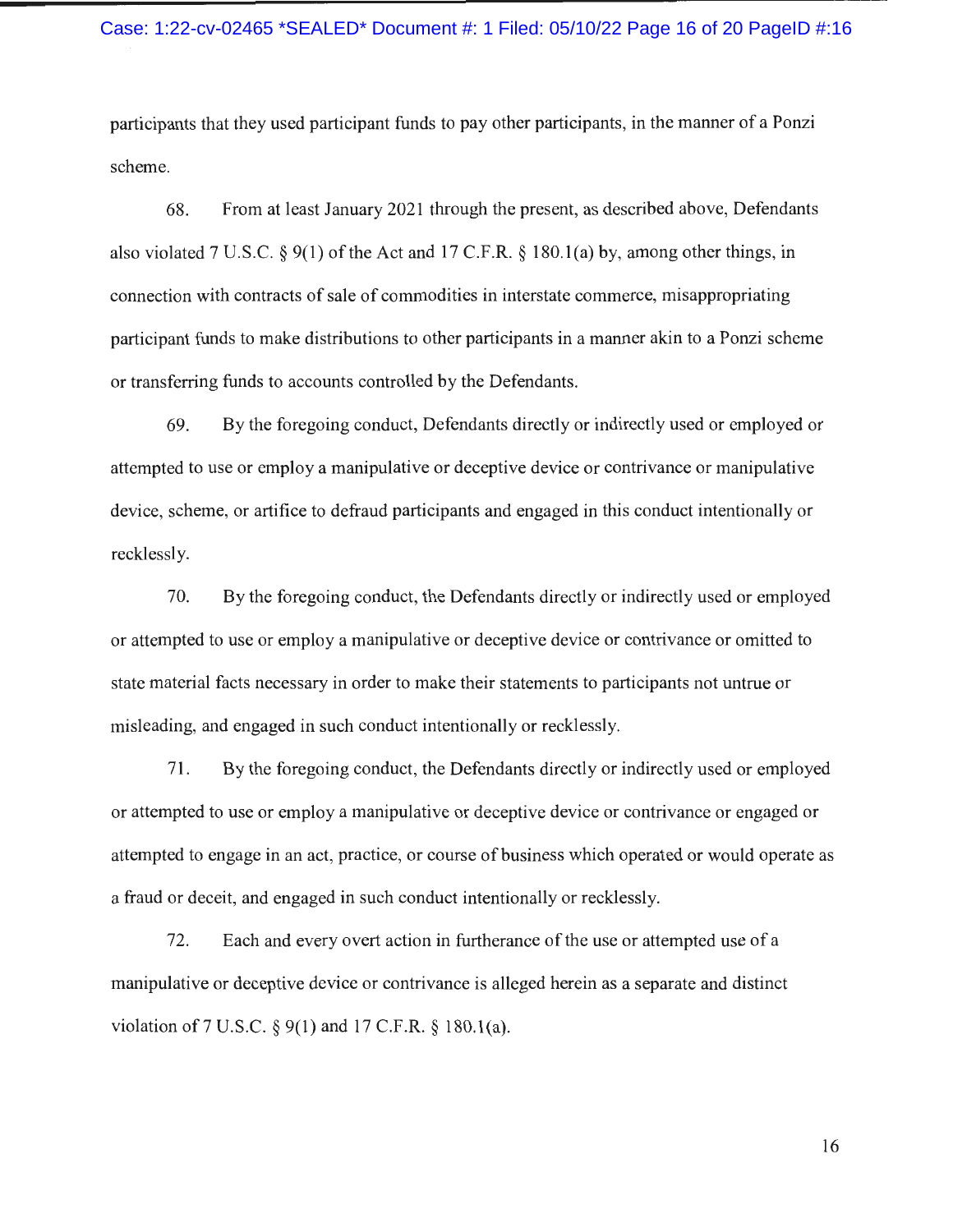Case: 1:22-cv-02465 \*SEALED\* Document #: 1 Filed: 05/10/22 Page 17 of 20 PageID #:17

#### **VI. RELIEF REQUESTED**

WHEREFORE, the Commission respectfully requests that this Court, as authorized by Section 6c of the Act, 7 U.S.C. § 13a-1, and pursuant to its own equitable powers:

- A. Find that the Defendants violated Sections  $4o(1)(A)$  and  $(B)$ , 4m(1), and  $6(c)(1)$  of the Act, 7 U.S.C. §§ 6 $o(1)(A)$ -(B), 6m(1), 9(1), and 17 C.F.R. § 180.1(a) (2021);
- B. Enter an order of permanent injunction enjoining the Defendants and their affiliates, agents, servants, employees, successors, assigns, attorneys, and all persons or entities in active concert with them, who receive actual notice of such order by personal service or otherwise, from directly or indirectly engaging in the conduct described above, in violation of 7 U.S.C. §§  $6o(1)(A)$ -(B), 6m(1), 9(1), and 17 C.F.R. § 180.1(a).
- C. Enter an order of permanent injunction enjoining the Defendants and their affiliates, agents, servants, employees, successors, assigns, attorneys, and all persons or entities in active concert with them, who receive actual notice of such order by personal service or otherwise, from directly or indirectly:
	- a. Trading on or subject to the rules of any registered entity (as that term is defined by Section  $la(40)$  of the Act, 7 U.S.C.  $\frac{1}{2}$   $la(40)$ ;
	- b. Entering into any transactions involving "commodity interests" (as that term is defined in Regulation 1.3, 17 C.F.R. § 1.3 (2021 )) or digital assets, including Bitcoin and Ethereum, for accounts held in the name of the Defendants or for accounts in which the Defendants have a direct or indirect interest;
	- c. Having any commodity interests or digital assets, including Bitcoin and Ethereum, traded on the Defendants' behalf;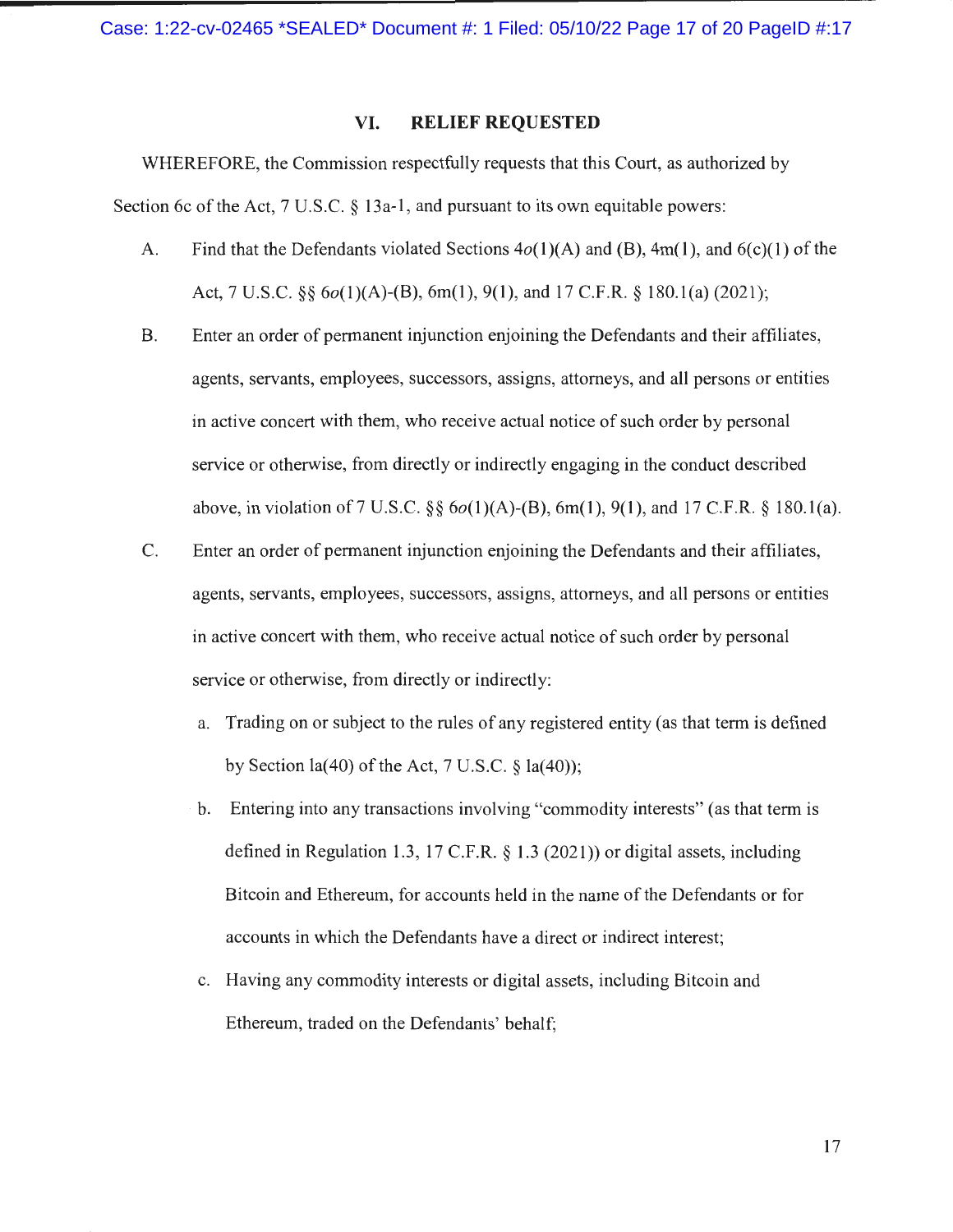- d. Controlling or directing the trading for or on behalf of any other person or entity, whether by power of attorney or otherwise, in any account involving commodity interests or digital assets, including Bitcoin and Ethereum;
- e. Soliciting, receiving, or accepting any funds from any person for the purpose of purchasing or selling any commodity interests or digital assets, including Bitcoin and Ethereum;
- f. Applying for registration or claiming exemption from registration with the CFTC in any capacity, and engaging in any activity requiring such registration or exemption from registration with the CFTC, except as provided for in Regulation 4.14(a)(9), 17 C.F.R. § 4.14(a)(9) (2021); and
- g. Acting as a principal (as that term is defined in Regulation 3. l(a), 17 C.F.R. § 3. l(a) (2021)), agent, or any other officer or employee of any person registered, exempted from registration, or required to be registered with the CFTC, except as provided for in 17 C.F.R. § 4.14(a)(9).
- D. Enter an order directing the Defendants and Relief Defendants, as well as any thirdparty transferee and/or successors thereof, to disgorge, pursuant to such procedure as the Court may order, all benefits received, including, but not limited to, salaries, commissions, loans, fees, revenues, and trading profits derived, directly or indirectly, from acts or practices which constitute violations of the Act as described herein, including pre-judgment and post-judgment interest;
- E. Enter an order requiring the Defendants, as well as any successors thereof, to make full restitution to every person who has sustained losses proximately caused by the violations described herein, including pre-judgment and post-judgment interest;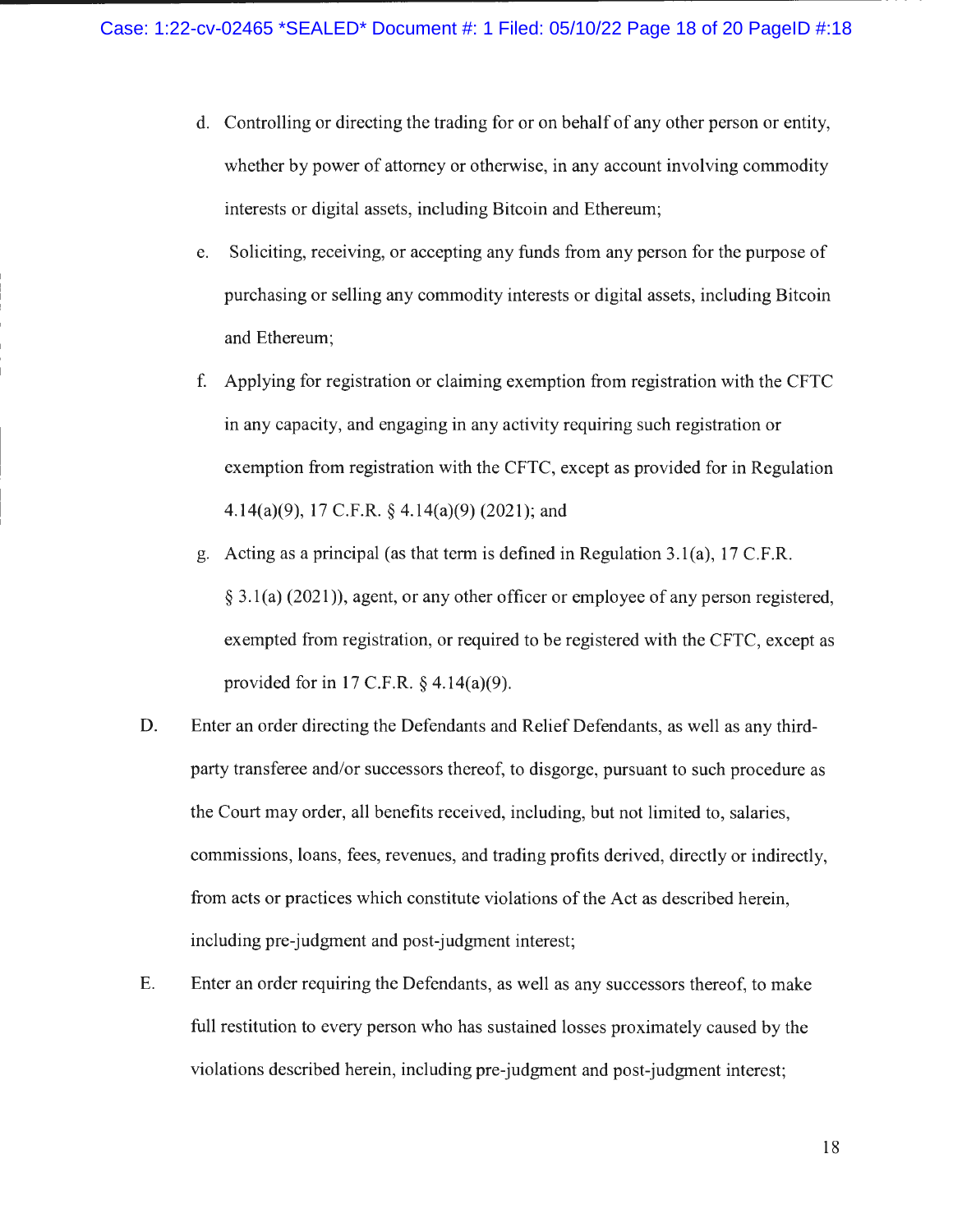- F. Enter an order directing the Defendants, as well as any successors thereof, to rescind, pursuant to such procedures as the Court may order, all contracts and agreements, whether implied or express, entered into between, with, or among the Defendants and any of the participants whose funds were received by the Defendants as a result of the acts and practices that constituted violations of the Act, as described herein;
- G. Enter an order directing the Defendants to pay a civil monetary penalty assessed by the Court, in an amount not to exceed the penalty prescribed by Section  $6c(d)(1)$  of the Act,  $7 \text{ U.S.C. }$   $\&$  13a-1(d)(1), as adjusted for inflation pursuant to the Federal Civil Penalties Inflation Adjustment Act Improvements Act of 2015, Pub. L. 114-74, tit. VII, § 701, 129 Stat. 584, 599–600, see Regulation 143.8, 17 C.F.R. § 143.8 (2021), for each violation of the Act, as described herein;
- H. Enter an order requiring the Defendants to pay costs and fees as permitted by 28 U.S.C. §§ 1920 and 2413(a)(2); and
- I. Enter an order providing such other and further relief as this Court may deem necessary and appropriate under the circumstances.

Dated: May 10, 2022 Respectfully submitted,

ATTORNEYS FOR PLAINTIFF COMMODITY FUTURES TRADING COMMISSION 77 West Jackson Boulevard, Suite 800 Chicago, Illinois 60604 (312) 596-0714 facsimile (312) 596-0700

*Isl Candice Haan*  Candice Haan Senior Trial Attorney IL Bar No. 6315007